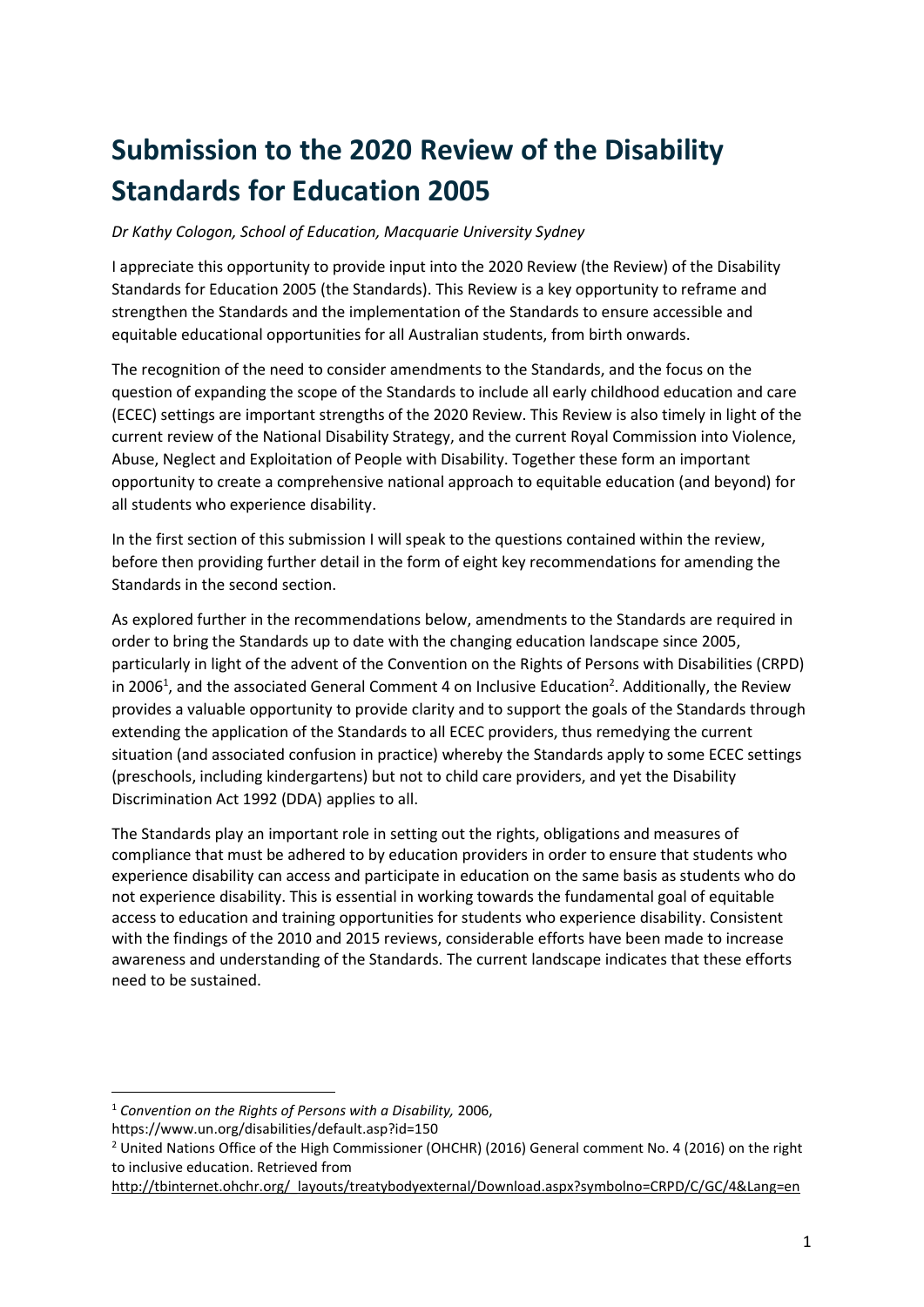Greater clarity is needed regarding key aspects of the Standards to support education providers in understanding and meeting their obligations under the DDA. Two key areas pertain to the requirements for 'reasonable adjustments' and the notion of 'on the same basis'.

Throughout the Standards, the use of more explicit language would be helpful in increasing clarity regarding the obligations of providers, and in reducing the likelihood of misunderstanding or misuse of the Standards in ways that perpetuate discrimination. The use of more explicit language would also reduce the current excessive burden frequently shouldered by students and their families or allies and advocates in seeking their fundamental human rights. Additionally, enforceable time frames are required so that students and their families are fully informed and are not inadvertently excluded, nor discrimination perpetuated, while decision making processes are occurring.

Currently the implementation of the Standards relies heavily on a complaints-based mechanism driven by students and their families/allies/advocates. This creates an inequitable situation where people with greater resources for identifying and fighting discrimination are more likely to receive access and opportunity in education. Perversely this means that many students who experience disability and who face discrimination will continue to do so. The impact of intersectionality needs to be addressed within the Standards. This is particularly important in addressing the genuine inclusion of Aboriginal and Torres Strait Islander students who experience disability. The onus of responsibility must be reversed and the Standards need to make clear and explicit the requirements of service providers in providing equitable access and participation within education to all students throughout Australia. Mechanisms and requirements for transparent record keeping regarding decision making and steps taken to ensure that the legal rights of students are upheld, are required as a key aspect of progressing this aspect of the Standards.

It is noteworthy that a nationally consistent monitoring and accreditation model was recommended in the 2015 review, with a view to strengthening proactive compliance with the Standards<sup>3</sup>. This recommendation remains important. Additionally, clear and easily accessible information (for example through a central contact point) needs to be made available to students and families/allies/advocates, including access to legal advice if needed, as well as to education providers, to ensure ongoing clarity regarding the rights and obligations of all. This is consistent with Recommendation 2 of the 2015 review of the Standards regarding the need to ensure that information regarding "accessible summaries of rights, obligations and complaints processes is provided to all prospective students as part of enrolment processes in every education settings; published on every education institution's website; and is prominently displayed in education facilities".<sup>4</sup>

In addition to the essential goal of ensuring that all students and education providers are fully informed regarding their legal rights and obligations, and the procedures to ensure these are met, there is a need and opportunity to create mechanisms to support inclusive practice. Information for education providers should include advice regarding how to implement the Standards, such as, for example, in the design and construction of materials and educational experience to avoid the need for retrofitting exclusionary materials or approaches. Mechanisms to facilitate collaborative practice and sharing could provide valuable support to providers and facilitate increased quality rather than duplication of effort. All relevant accreditation requirements need to be aligned with the Standards.

There are many strengths of the Australian Education system, including within aspects and incidences of the implementation of the Standards. However, it is also the case that there is ongoing

<sup>3</sup> https://docs.education.gov.au/system/files/doc/other/final-report-2015-dse-review.pdf

<sup>4</sup> Ibid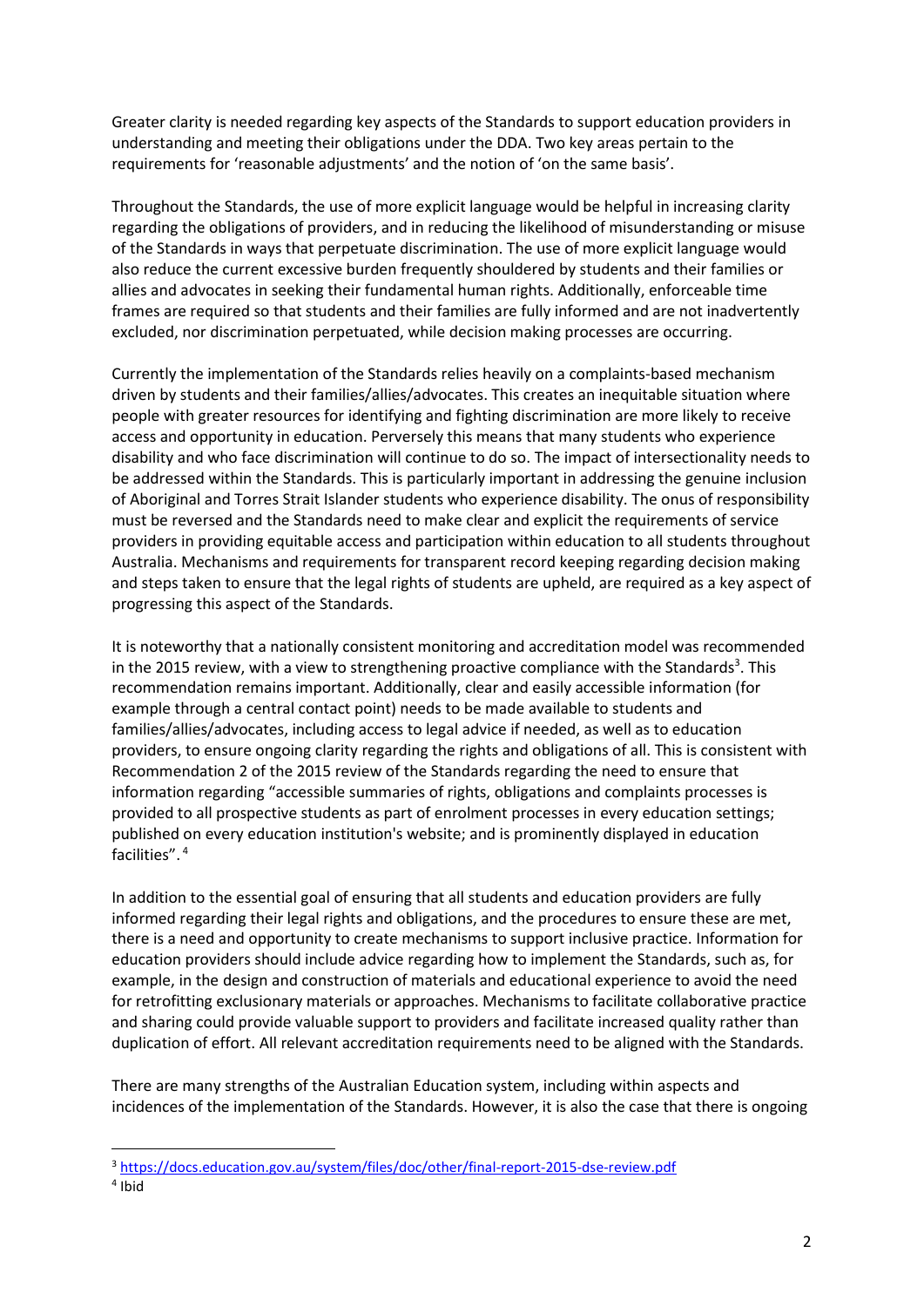evidence of discrimination in a wide range of areas, such as rife gatekeeping practices, discriminatory education practices, and abusive behaviour through practices of restraint and seclusion.<sup>5</sup> It is clear from these ongoing and serious issues that there is considerable room for improvement in the understanding, application, and compliance of the Standards. The focus on enrolment and participation within the Standards needs to be strengthened to ensure that students are not turned away or forced out of education settings. The introduction of a default presumption of inclusion is essential to upholding the legal rights of every student and a strong mechanism is required through the Standards to eliminate current discrimination.

Genuine equity in education – with the lifelong benefits this entails – requires a culture of inclusion. Without a culture of inclusion, barriers will always exist that prevent students who experience disability from genuine access to and participation in education and training. At the core of the Standards, it is essential to address the need for a culture of inclusion throughout education settings. Education settings need to value and welcome students who experience disability. Incorporating a mechanism for reporting on the ways in which this culture shift is being addressed within education settings would be a valuable amendment to the Standards.

In summary, given the changes in national and international law, as well as more contemporary educational practice, the Standards need to be amended to a) address the obligations of education providers under the CRPD (including being amended in light of the revisions that have been made thus far to the DDA), b) consistent with these legal rights, to ensure a presumption of inclusion and facilitate a culture of inclusion and, c) to minimise ambiguity that can lead to placing onus for preventing discrimination on students and their families, rather than on education providers.

# Recommendation 1: Amend the Standards to ensure consistency with the United Nations Convention on the Rights of Persons with Disabilities and the associated revisions to the Disability Discrimination Act 1992

As addressed within the discussion paper, the Standards seek to ensure that students who experience disability can access and participate in education on the same basis as students who do not experience disability. This review tests if the Standards are effective in:

- eliminating discrimination against people who experience disability in the area of education and training;
- ensuring that people who experience disability have the same rights to equality before the law in the area of education and training as the rest of the community;
- and promoting recognition and acceptance within the community of the principle that people who experience disability have the same fundamental rights as the rest of the community.

The discussion paper then goes on to identify that consideration of inclusive education and the existence of special schools or segregated settings is outside the scope of this review. However, inclusive education has been recognised as a fundamental human right for all<sup>6</sup>, and ensuring people

<sup>&</sup>lt;sup>5</sup> For example, see: Poed, S., K. Cologon, and R. Jackson. 2020. "Gatekeeping and restrictive practices with students with disability: results of an Australian survey." International Journal of Inclusive Education, (iFirst). doi:1080/13603116.2020.1726512

<sup>&</sup>lt;sup>6</sup> United Nations Office of the High Commissioner (OHCHR) (2016) General comment No. 4 (2016) on the right to inclusive education. Retrieved from

http://tbinternet.ohchr.org/\_layouts/treatybodyexternal/Download.aspx?symbolno=CRPD/C/GC/4&Lang=en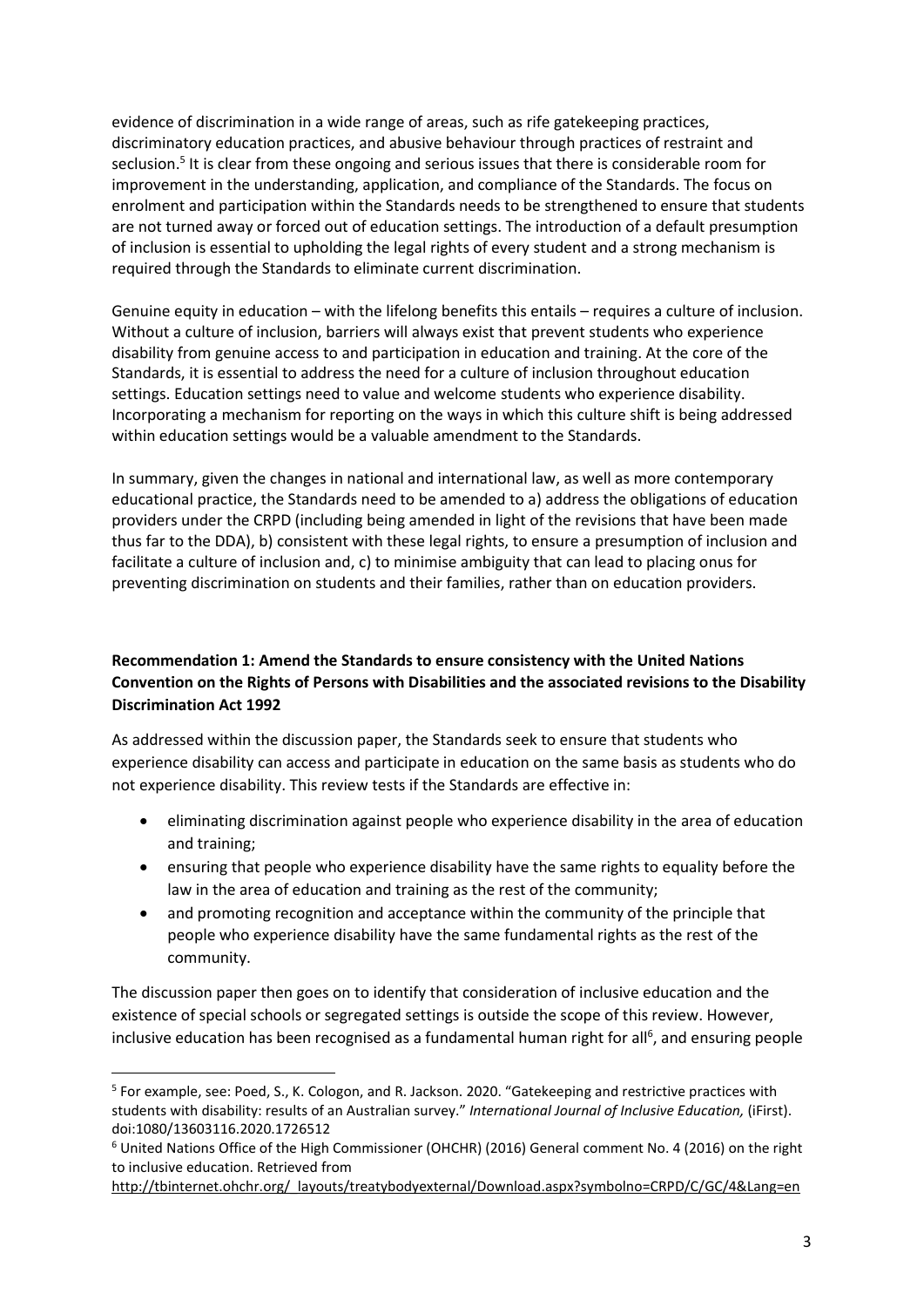who experience disability have the same rights to education before the law requires upholding the right to inclusive education. Furthermore, given that the segregation of students into education settings (schools, classes, or units) on the basis of disability is frequently reported to be directly or indirectly forced – rather than a genuine 'choice' as it is purported (or intended) to be<sup>7</sup> – this practice constitutes and perpetuates rather than eliminates discrimination. It is therefore clear that the Review cannot be an effective 'test' without addressing the matter of inclusive education. By contrast, the Standards, and thus the Review, provide an important opportunity to promote recognition and acceptance within the community of the principle that people who experience disability have the same fundamental rights as the rest of the community through support for inclusive education.

Inclusive education is at the heart of the key intention of the Standards – that is, ensuring that students who experience disability can access and participate in education on the same basis as students who do not experience disability. As explored extensively elsewhere<sup>8</sup>, there is a strong evidence base for inclusive education. In order for students to be prepared to participate effectively and collaboratively within diverse societies throughout life, an overarching focus on inclusive education is essential<sup>9</sup>. A genuinely inclusive approach to education can combat prejudice, address discrimination, facilitate lifelong learning for all, and pave the way for a socially cohesive and inclusive community within and beyond education settings.<sup>10</sup> Taken together there is a compelling basis for the importance of addressing inclusive education within the Standards. However, in this context the more pressing point is the requirement under international law to ensure the right to an inclusive education for every student. $^{11}$ 

As noted in the discussion paper, the Standards are subordinate legislation to the DDA. Australia ratified the CRPD in July of 2008. The Australian Government identifies the DDA has as a key vehicle through which Australia obligations under the CRPD.<sup>12</sup> While the 2019 UN Report on Australia's Review of the CRPD<sup>13</sup> outlines that further amendments are needed to ensure that the DDA

scrutiny/public-sector-guidance-sheets/rights-people-disability  $13$  See:

<sup>&</sup>lt;sup>7</sup> For example, see: Lilley, R. 2013. "It's an absolute nightmare: maternal experiences of enrolling children diagnosed with autism in primary school in Sydney Australia." Disability & Society 28(4): 514-526. doi:10.1080/09687599.2012.717882; Mann, G. 2016. "From here to there and back again: the story of a mother, her son, disability, and school choice." International Journal of Inclusive Education 20(9): 909- 920. doi:10.1080/13603116.2015.1122842; Mann, G., M. Cuskelly, and K. Moni. 2018. "An investigation of parents' decisions to transfer children from regular to special schools." Journal of Policy and Practice in Intellectual Disabilities 15(3): 183-192. doi:10.1111/jppi.12238

<sup>&</sup>lt;sup>8</sup> For a comprehensive systematic review see: Cologon, K. 2019. Towards inclusive education: A necessary process of transformation. Melbourne: Children and Young People with Disability Australia. https://www.cyda.org.au/resources/details/62/towards-inclusive-education-a-necessary-process-of-

transformation

<sup>9</sup> Ibid

 $10$  Ihid

<sup>&</sup>lt;sup>11</sup> United Nations Office of the High Commissioner (OHCHR) (2016) General comment No. 4 (2016) on the right to inclusive education. Retrieved from

http://tbinternet.ohchr.org/\_layouts/treatybodyexternal/Download.aspx?symbolno=CRPD/C/GC/4&Lang=en 12 See: https://www.ag.gov.au/rights-and-protections/human-rights-and-anti-discrimination/human-rights-

https://tbinternet.ohchr.org/\_layouts/15/treatybodyexternal/Download.aspx?symbolno=CRPD%2fC%2fAUS% 2fCO%2f2-3&Lang=en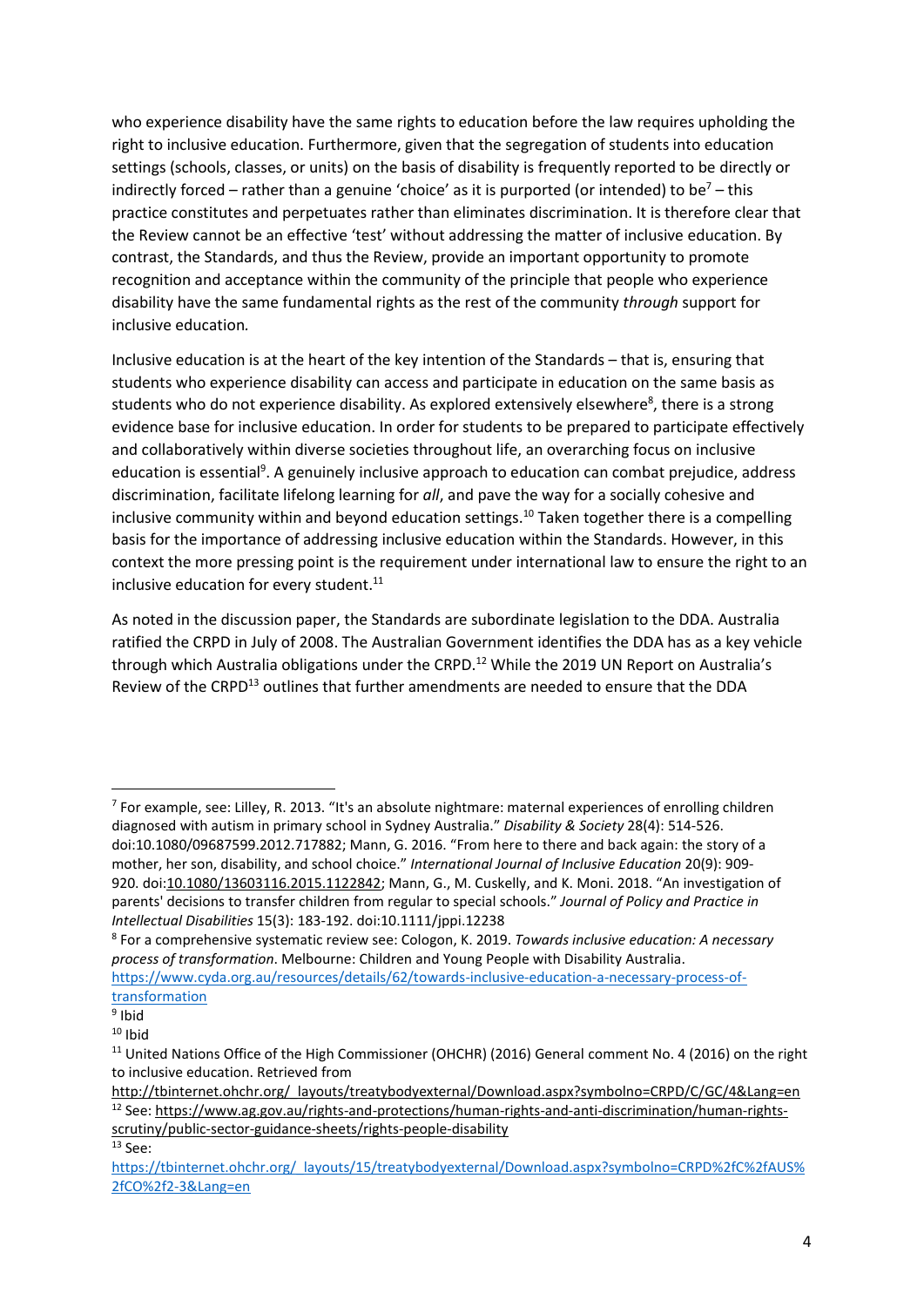adequately meets the requirements of the CRPD, revisions have been made to the DDA in light of the CRPD and the Standards need to be amended to reflect these changes.<sup>14</sup>

Additionally, the 2019 UN Report on Australia's Review of the CRPD specifically calls on the Australian Government, in undertaking this Review, to develop new Standards that address the previous recommendations on the Standards, alongside the development of a national Action Plan for Inclusive Education. This includes the requirement to "Address the increasing rate of segregation, seclusion and isolation, lack of age appropriate settings for students with disabilities, in particular Aboriginal and Torres strait Islanders, at all levels and redirect adequate resources to a nationwide inclusive education system for all students."<sup>15</sup>

While the right to an inclusive education is not afforded to every student in Australia, barriers will remain that prevent students who experience disability being able to access education and training opportunities on the same basis as students who do not experience disability. 'Reasonable adjustments' made within or for the purposes of segregated education do not enable students who experience disability to access education and training opportunities on the same basis as students who do not experience disability.

It is therefore incumbent upon this Review to address the matter of inclusive education. To achieve this, the Standards would be amended throughout to reflect a strong and consistent presumption of inclusion for every student. The starting point would be clear articulation of the right to inclusive education for all students within the Standards.

In addition to addressing inclusive education within the Standards, it is essential that inclusive education is defined in accordance with the CRPD. This includes clarity on what constitutes inclusion and what instead forms exclusion, segregation, and integration.

The remaining recommendations within this submission are subsidiary to recommendation 1 in that fully addressing the requirements of the CRPD in the Standards would incorporate addressing all of the remaining recommendations. However, there are many noteworthy amendments required and these are highlighted in the subsequent recommendations.

## Recommendation 2: Address the definition of disability within the Standards

Since the Standards were developed, considerable social change has occurred with the increasing understanding of the ableist processes involved in the lived experience of disability. This growing awareness is having an increasing influence on policy and practice. For example, the National Disability Insurance Scheme was built around a social model understanding of disability in which disability is understood to occur through barriers imposed upon individuals, rather than as a 'deficit' inherent within a person. In amending the Standards, adopting a contemporary definition of 'disability' is important from the outset. This definition also needs to be reflected throughout the amended Standards and Guidance notes.

<sup>14</sup> See: https://humanrights.gov.au/our-work/disability-rights/changes-dda-disability-discrimination-andother-human-rights-legislation

 $15$  See:

https://tbinternet.ohchr.org/\_layouts/15/treatybodyexternal/Download.aspx?symbolno=CRPD%2fC%2fAUS% 2fCO%2f2-3&Lang=en. page 12, emphasis added.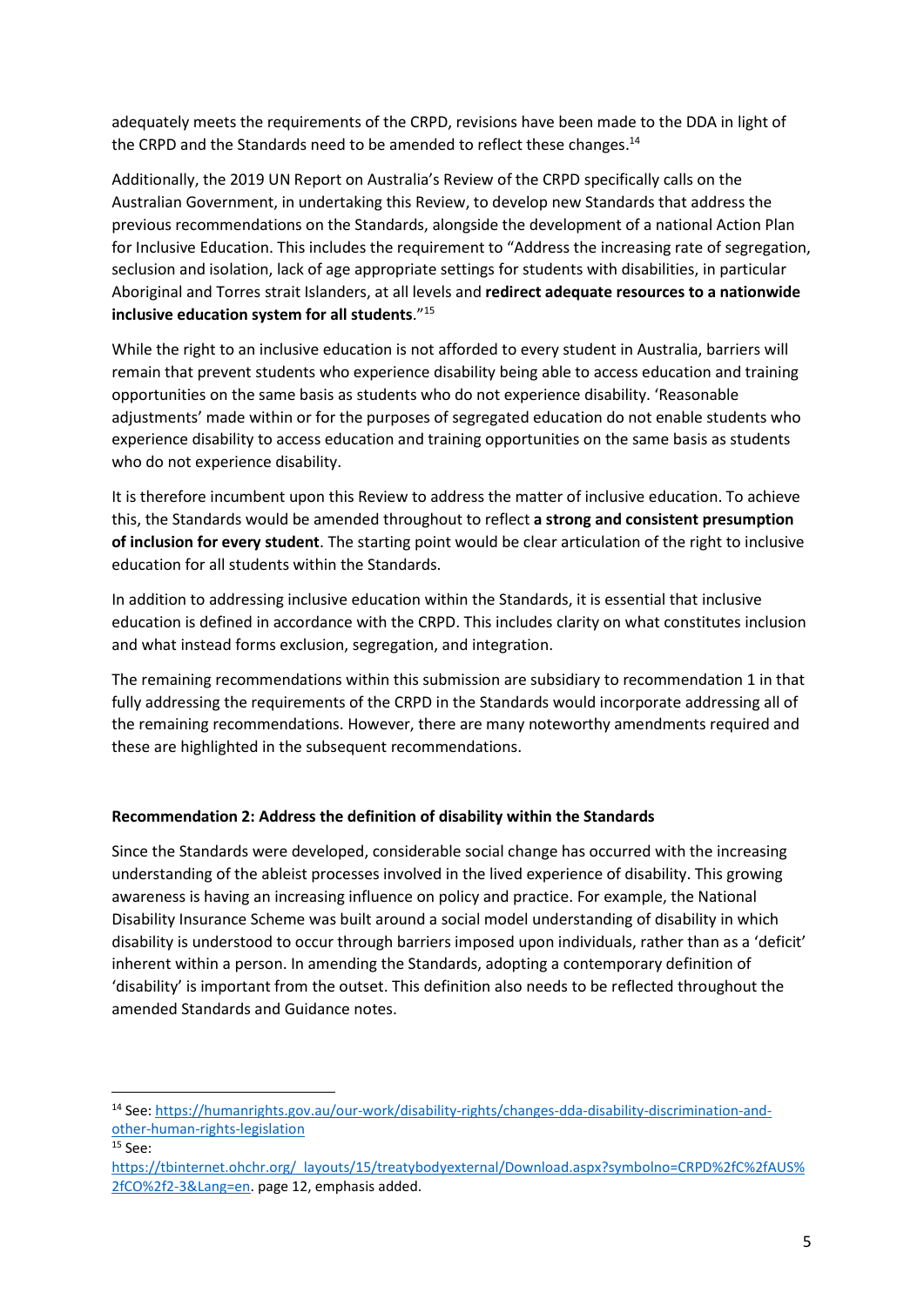### Recommendation 3: Expand the scope of the Standards to include all ECEC providers

The focus on ECEC in this Review is important and commendable. As noted in the discussion paper, the early childhood years are of critical importance. It has been well established that education from the very beginning of the early childhood years is of critical importance to individual outcomes, social cohesion, and to broader societal outcomes.<sup>16</sup> Additionally, further extending on recommendation 1, the right to inclusive education has been articulated from early childhood onwards. Consequently, the Standards needs to be applied to all ECEC settings. In implementing this recommendation, guidance, training and support is needed to ensure awareness, understanding and resourcing to implement the Standards within all ECEC settings.

## Recommendation 4: Strengthen the provisions for student and family consultation

Consultation with students (and their families/allies/advocates as appropriate) is an important cornerstone of the Standards. In amending and updating the Standards, it is important to further strengthen the provisions for student consultation to ensure that students (and where appropriate families and/or other associates) are meaningfully and respectfully consulted and fully informed regarding their rights and the supports that must therefore be provided in order to facilitate equitable access and participation in education.

# Recommendation 5: Incorporating a framework of Universal Design for Learning as a foundation for the Standards

As explored elsewhere, achieving equity requires addressing structural inequities in education systems. It requires valuing deliberative democratic education; and respect and recognition of knowledges and experiences of minoritized students, families, teachers and communities. It involves applying universal approaches to ensure all students receive the support they need to access, participate fully and meaningfully, and have their contribution recognised and valued. It means moving beyond a deficit focus and removing environmental, pedagogical, systemic and structural barriers to ensure inclusive education for all.<sup>17</sup> Universal Design for Learning (UDL) is not only a cornerstone of upholding the right to inclusive education<sup>18</sup>, it is also a useful conceptual framework for shifting thinking from 'retrofitting' exclusionary systems and practices towards an approach whereby educational opportunities are designed and planned inclusively from the outset.

<sup>&</sup>lt;sup>16</sup> For example, see: Heckman, J. (2000). Invest in the very young. Chicago, IL: Ounce of Prevention Fund and the University of Chicago. Retrieved from

www.eric.ed.gov/ERICWebPortal/search/detailmini.jsp?\_nfpb=true&\_&ERICExtSearch\_SearchValue\_0=ED467 549&ERICExtSearch\_SearchType\_0=no&accno=ED467549; Organisation for Economic Co-operation and Development. (2017). Starting Strong V – Transitions from Early Childhood Education and Care to Primary Education. Paris: OECD; Shonkoff, J. P. & Phillips, D. A. (Eds). (2000). From Neurons to Neighbourhoods: The science of early child development. Washington: National Academy Press

<sup>&</sup>lt;sup>17</sup> Cologon, K. 2019. Towards inclusive education: A necessary process of transformation. Melbourne: Children and Young People with Disability Australia. https://www.cyda.org.au/resources/details/62/towards-inclusiveeducation-a-necessary-process-of-transformation

<sup>&</sup>lt;sup>18</sup> United Nations Office of the High Commissioner (OHCHR) (2016) General comment No. 4 (2016) on the right to inclusive education. Retrieved from

http://tbinternet.ohchr.org/\_layouts/treatybodyexternal/Download.aspx?symbolno=CRPD/C/GC/4&Lang=en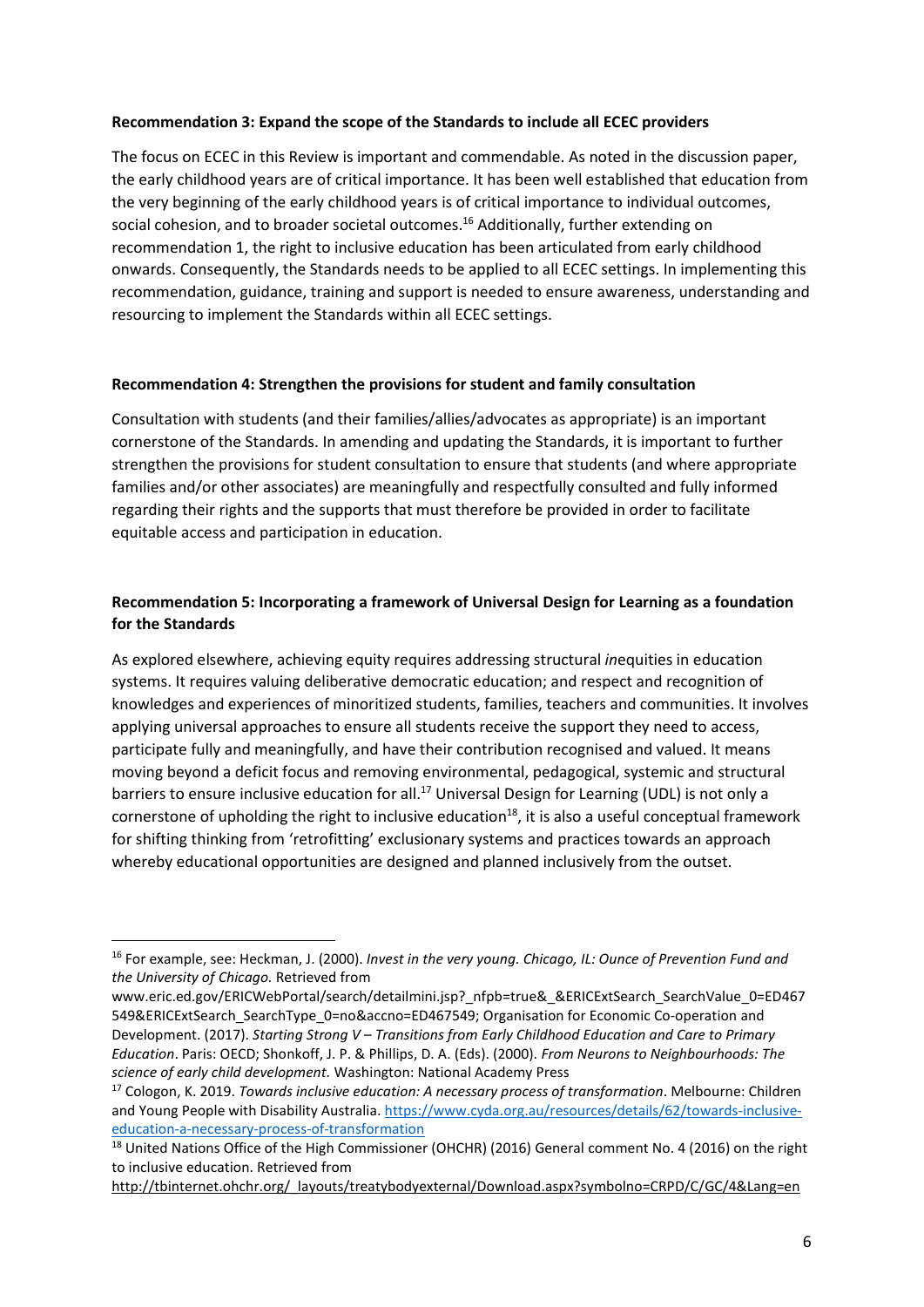Consequently, UDL needs to be incorporated within the Standards, and as a guiding foundation for implementation. Genuinely achieving the overarching goal of the Standards requires clear articulation of the requirements for UDL in the Standards, as well as provision for associated training and guidance materials for education providers.

#### Recommendation 6: Align the concept of 'reasonable adjustments' with the CRPD and the DDA

In keeping with the shift to a presumption of inclusion, the notion of 'reasonable' adjustment needs to be pushed beyond the currently inherent association between reasonable and *unreasonable*. Given that the intention of the Standards is to ensure equity and eliminate discrimination, this concept as a whole requires reframing. While the term is embedded within national and international law, the Standards provide an important opportunity for clarity to ensure that the framing of the relevant adjustments is focused on equity and on planning for the inclusive education of all students from the outset, rather than from the perspective of 'additional' or 'extra' work to retrofit educational settings, materials, and opportunities to accommodate for students who are currently excluded.

Achieving this includes making a shift in the conceptualisation of reasonable adjustments from the current definition and use within the Standards to align with the articulation of this concept in the CRPD. Specifically, this would mean ensuring that reasonable adjustments are required to be provided from the outset, without the onus on a student or family to first demonstrate discrimination requiring reasonable adjustments. This includes clearly identifying that the consideration of what is reasonable is underpinned by a recognition of the right to inclusive education, rather than on notions of competing interests from which there is a troubling question regarding fundamental human rights. As articulated in General Comment 6 on the CRPD "the reasonableness of an accommodation is a reference to its relevance, appropriateness and effectiveness for the person with a disability. An accommodation is reasonable, therefore, if it achieves the purpose (or purposes) for which it is being made, and is tailored to meet the requirements of the person with a disability".<sup>19</sup> A key component of addressing this recommendation involves reframing the notions of 'disability' and 'reasonable adjustments' to recognise barriers within education systems and settings, rather than taking a deficit view of individuals who experience disability.

#### Recommendation 7: Align curriculum development, accreditation and delivery with the (amended) **Standards**

The alignment of curriculum development, accreditation, and delivery with the Standards is an important component of making a positive difference towards students who experience disability being able to access education and training opportunities on the same basis as students who do not experience disability. This is also important in supporting effective pre-service and in-service teacher education and increasing awareness and understanding of the Standards.

<sup>&</sup>lt;sup>19</sup> United Nations Office of the High Commissioner (OHCHR) (2016) General comment No. 6 (2018) on equality and non-discrimination. Retrieved from:

https://tbinternet.ohchr.org/\_layouts/15/treatybodyexternal/Download.aspx?symbolno=CRPD/C/GC/6&Lang =en, paragraph 25(a).